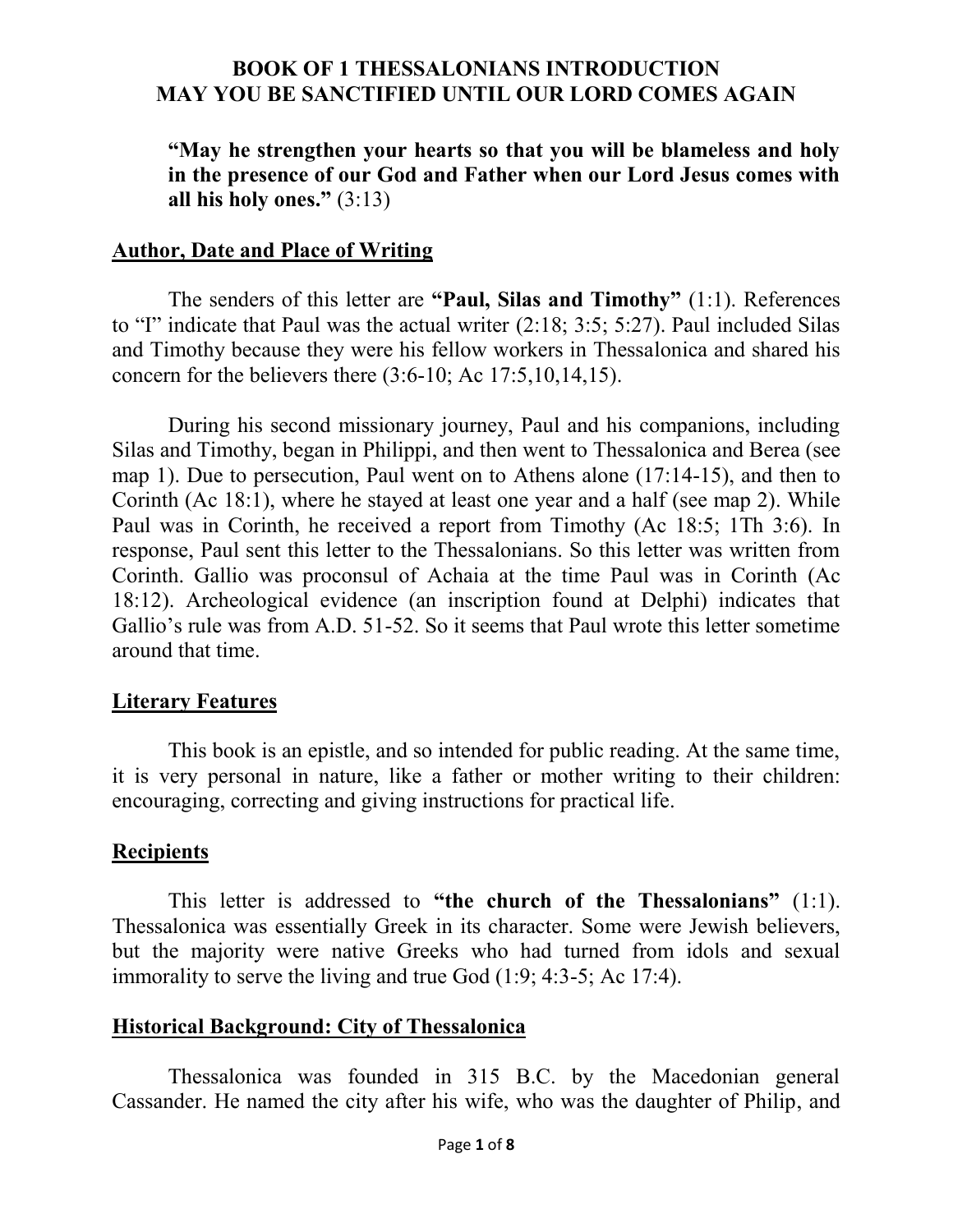the step-sister of Alexander the Great. When Macedonia was conquered by the Romans in 168 B.C., Thessalonica became the capital city of Roman Macedonia. In the first century, it was a bustling seaport city with a population of over 100,000. The majority of its inhabitants were native Greeks, but it contained a considerable mixture of Romans, Asiatics, and Orientals of various backgrounds, including a sizable group of Jews. Located on the Egnatian Way, in between the Danube River and Aegean Sea, it served as a center of trade and communication and became a wealthy city. During the second Roman civil war, Thessalonica remained loyal to Anthony and Octavian. As a result, it was granted the privilege of being a "free city." In light of the city's loyalty to Rome, adherence to the imperial cult was strongly emphasized. In that environment, to proclaim that Jesus is Lord was regarded as treasonous. That is the main reason that Paul could not remain there after preaching the gospel. The charge against Paul was defying Caesar's decrees and saying there is another king, one called Jesus (Ac 17:7). As a Macedonian city, it was obviously influenced by Greek philosophy. Religiously, the city was committed to the Greco-Roman pantheon. They worshiped the Greek and Egyptian gods. The worship of these idols was closely associated with sexual immorality. The Thessalonian believers had turned from these idols to the true and living God, and had begun to live holy lives (1:9b). But there was always a great temptation for them to return to their former way of life. So Paul strongly exhorted them to live a holy life (4:3-8). While many ancient cities have disappeared, Thessalonica is still a vibrant city today. It is currently the second largest city in Greece with a metropolitan population of 1.1 million people.

#### **Historical Background: Thessalonian Church**

After the Council of Jerusalem, Silas was Paul's chief missionary partner (Ac 15:40). In Lystra, he invited the young man Timothy to join them (Ac 16:1-3), and in Troas Luke was added to the team (see Ac 16:11, where Luke begins to use the pronoun "we"). So Paul, Silas, Timothy and Luke were the four missionaries who sailed across the Northern Aegean Sea into Europe. Before coming to Thessalonica, Paul and Silas had been "treated outrageously" in Philippi; in fact they had been unfairly flogged and imprisoned (2:1-2). After being released from prison, Paul and his companions stayed at Lydia's house and encouraged the believers there (Ac 16:40). After a remarkably successful mission in Philippi, Paul, Silas and Timothy moved on in a south-western direction. They passed through Amphipolis and Apollonia and came to Thessalonica, where there was a Jewish synagogue (Ac 17:1). On three Sabbath days Paul reasoned with them from the Scriptures, explaining and proving that the Messiah had to suffer and rise from the dead, and that **"This Jesus I am proclaiming to you is the Messiah"** (Ac 17:3).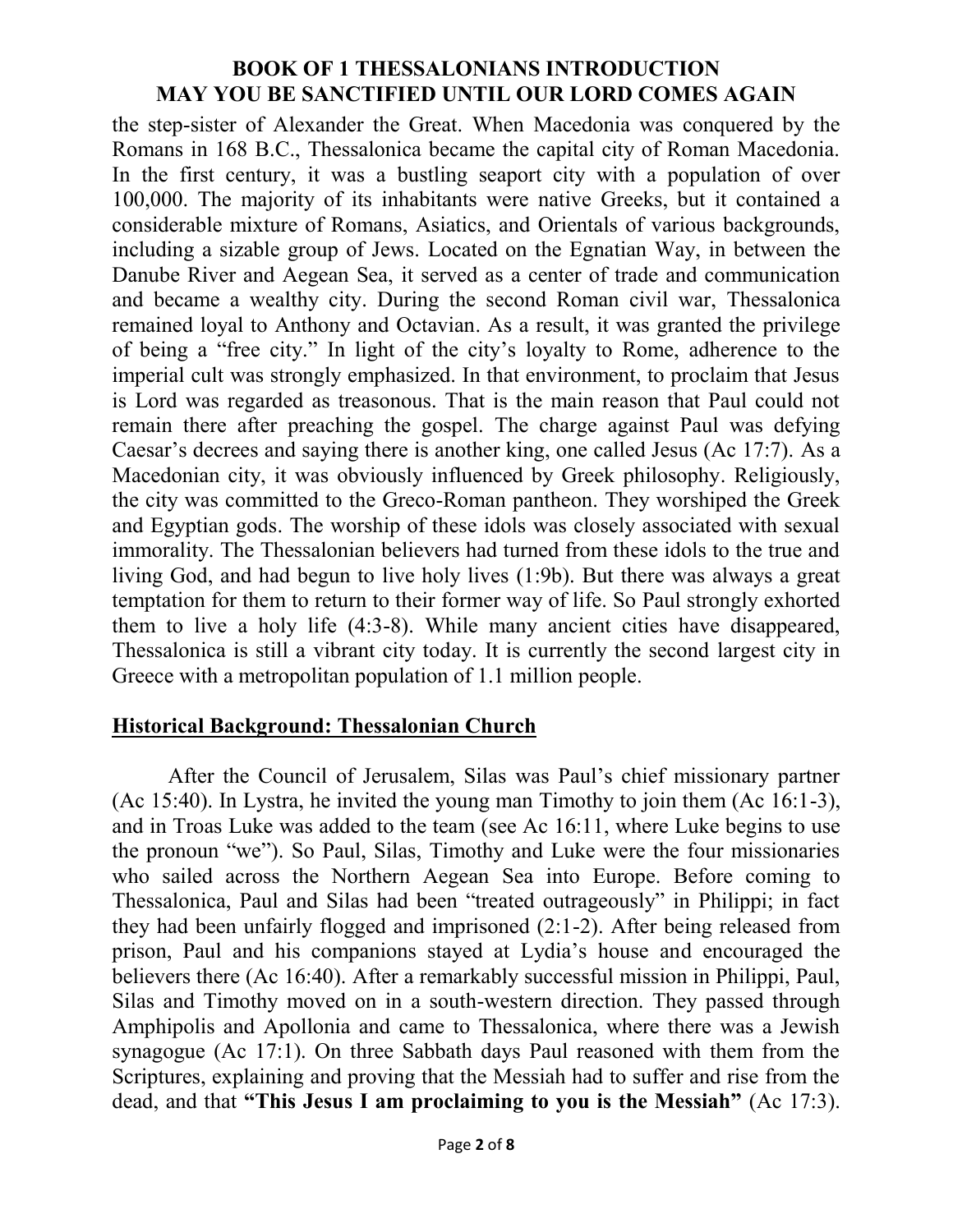There was a great work of God in the short period of time that Paul was there.<sup>1</sup> Some Jews were persuaded as well as a large number of God-fearing Greeks and quite a few prominent women (Ac 17:4). This aroused the jealousy of Jews in the area who persecuted the believers and drove Paul out of the city. In spite of persecution, the Thessalonian believers became a model to all the believers in Macedonia and Achaia (1:7). They were also imitators of God's churches in Judea because they suffered from their own people the same things the Judean churches suffered from the Jews (2:14).

# **Occasion and Purpose of Writing**

 $\overline{a}$ 

When Paul left Thessalonica abruptly in the midst of persecution, the Thessalonians were left alone like spiritual orphans, facing severe persecution. In Paul's absence, persecutors arose among their own countrymen who slandered Paul to discredit the gospel ministry (2:14). Specifically, they accused him of having impure motives and using deception and flattery to win praise from people. They also accused him of being greedy (2:3-6). Persecutors used the fact that Paul did not return to Thessalonica as evidence for their accusations. Paul was afraid that the tempter would work to nullify his labor to preach the gospel. He sent Timothy to find out about their faith (3:5). Hearing from Timothy that the Thessalonians had kept their faith and love, Paul was encouraged. At the same time, they needed to be reminded to live holy lives and were confused regarding those who had already died in relation to Jesus' second coming.

So he wrote a letter to encourage them and instruct them in several ways:

- Like a father or mother to their children, Paul expressed his thankfulness for them and encouraged them to stand firm in the faith all the more (1:2-3; 2:7,11; 3:7-9).
- He refuted false charges against himself, defended the authenticity of his gospel ministry, and showed his great affection for them (1:5; 2:3-12,19).
- Paul instructed them that living a holy life is God's will and urged them to do so (4:1-8).
- Paul instructed them what happens to those who sleep in Christ, so they would not grieve like those who have no hope (4:13-5:11).
- Paul taught them how to live in the hope of Jesus' second coming  $(5:12-22)$ .

 $^1$  Although we can infer from Acts that Paul's stay in Thessalonica was roughly about three weeks, many scholars believe that it was longer. This is based primarily on Paul's letter to the Philippians, thanking them for sending him aid while he was in Thessalonica "more than once" when he was in need (see Php 4:16). Paul's reference to "how he lived among them" (1:5b) suggests that he did much more than preach three times in the synagogue.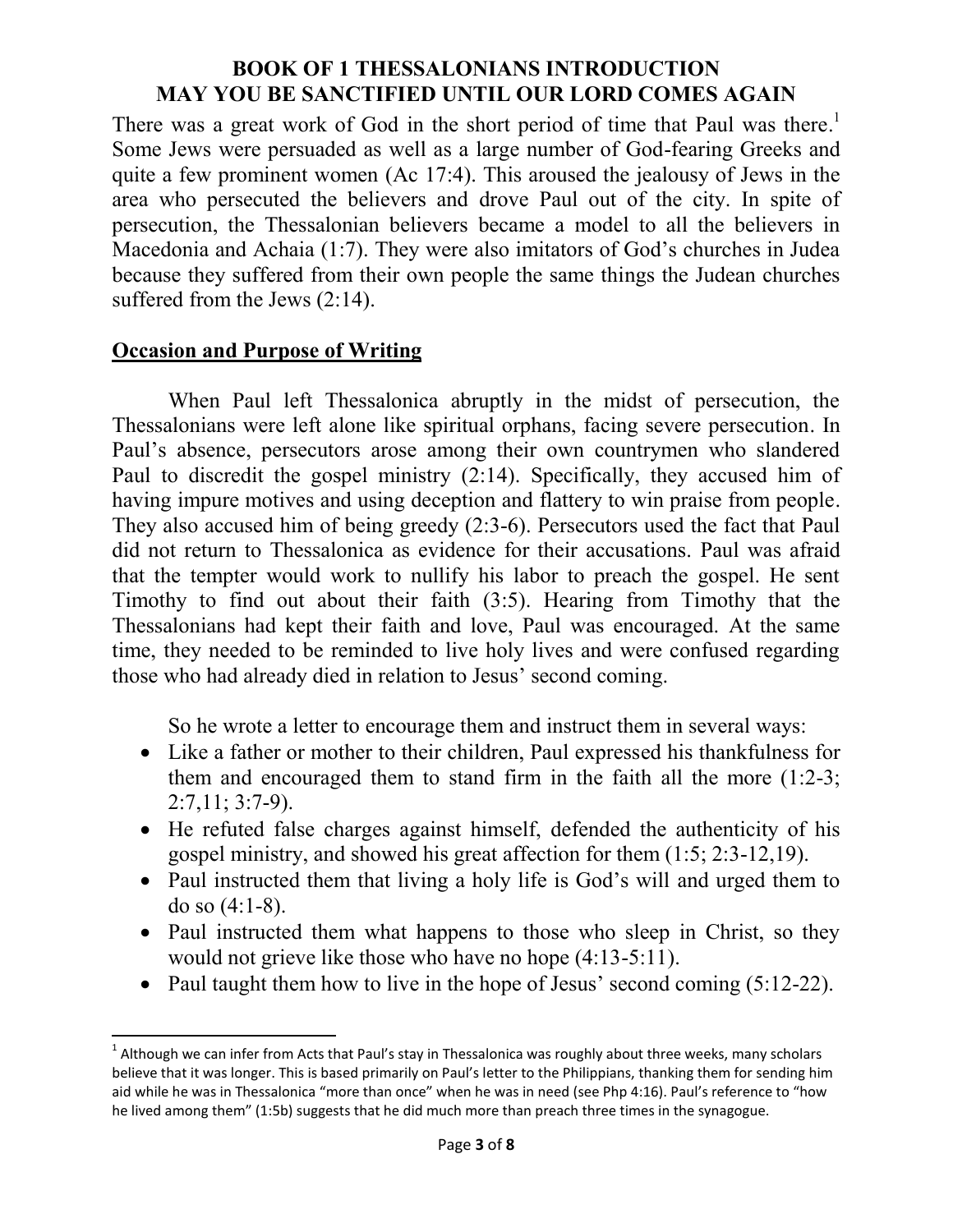The main theme of this letter is to have hope of Jesus' second coming and live a holy life. Jesus' second coming is an essential aspect of the gospel. The word **"gospel"** is repeated six times in this short letter (1:4; 2:2,4,8,9; 3:2). In addition the words **"message"** and **"word of God,"** with an equivalent meaning to "gospel," are also mentioned (1:6,8; 2:13). The gospel saves us from our sins, enables us to live a holy life, and gives us true hope of Jesus' second coming and final victory. Specifically, the Thessalonians had experienced the power of the gospel to save them from idol worship and sexual immorality. They began to live a holy life and were filled with faith, love and hope (1:3; 3:6). But they needed to grow in holiness in order to fight against the strong streams of ungodly culture. So Paul strongly exhorted them to live a holy life (4:3-8). In terms of faith and love, they excelled (1:8; 3:6-7; 4:9-10). They also had hope in Jesus and his second coming (1:10). But it seems that this hope needed to be more correctly grounded and strengthened. So Paul wanted to supply what was lacking in their faith, regarding their hope in Jesus' second coming (3:10). He emphasized **"hope"** and **"Jesus' second coming"** from the beginning to the end of this letter (1:3,10; 2:19; 3:13; 4:13,14,15,16,17; 5:2,8,23). With this hope, he taught them to please God by living a life worthy of God (2:12; 4:1). Precisely, he taught them not to grieve, be idle or disruptive, and instead to be joyful, prayerful, thankful, hardworking and spiritually awake (5:6,10,14,16-18).

# **Characteristics**

A church formed quickly through the power of the gospel and the Holy Spirit: We are not sure exactly how long Paul and his company were in Thessalonica, but in comparison to some other places, it was short, perhaps just a month or two. During that time Paul simply presented the gospel by reasoning from the Scriptures (Ac 17:2-3). Then a remarkable thing happened. The Holy Spirit worked in an amazing way to bring the gospel into the hearts of the Thessalonians; it was not simply with words, but with power, with the Holy Spirit and with deep conviction (1:5). They received the gospel not as a human word but as God's word (2:13). The gospel changed their lives and lifestyles and established a community of believers which became a model to Macedonia and Achaia.

An emphasis on the Lordship of Christ: Paul refers to Jesus as "the Lord Jesus" or "the Lord Jesus Christ" (1:1,3; 2:15,19; 3:11,13; 4:1,2,; 5:9,23,28). His emphasis on the word "Lord" is more frequent in this letter than in any other. Paul deliberately wrote in this way to encourage the Thessalonians. At that time Caesar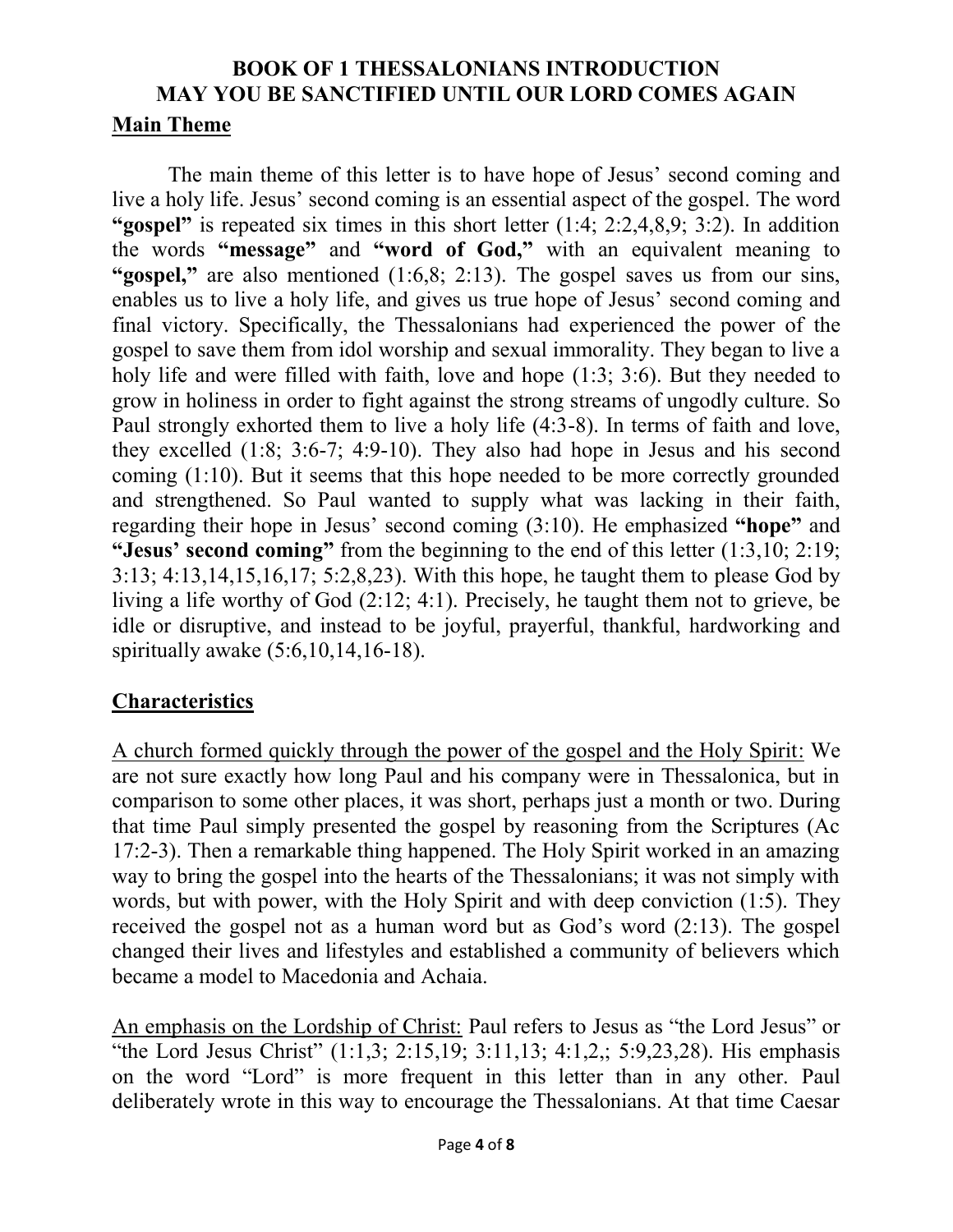was regarded as a deity by the Romans and referred to as "Lord." When the Thessalonians called Jesus "Lord," the Romans regarded it as treasonous and began to persecute them (Ac 17:7). Paul strongly encouraged them to keep their faith and hope in Jesus who comes again (4:17).

God's will is to be sanctified, joyful, prayerful and thankful: Two times in this letter Paul specifically explains what God's will is. It is God's will that his people be sanctified: that they should avoid sexual immorality; that they should learn to control their own bodies in a way that is holy and honorable, and not in passionate lusts (4:3-5). It is also God's will that his people rejoice always, pray continually and give thanks in all circumstances (5:17).

Unique teachings regarding Jesus' second coming: The Thessalonian believers lacked the detailed knowledge to cope with recent deaths among them. They responded with bewildered hopelessness (4:13). Paul taught them in detail what happens when Jesus comes again. Jesus will come from heaven with a loud command, with the voice of the archangel and with the trumpet call of God. At that time, the dead in Christ will rise first. Then those who are left alive on the earth will be caught up with the Lord in the air. We will all live together with the Lord forever (4:14-17). Some people speculate about the rapture based on this text, but Paul's intention was to comfort grieving people with accurate knowledge of Jesus' second coming. We should understand the teaching in context.

Paul's affection for the Thessalonians: Paul's affection for the Thessalonians is expressed throughout this letter, as we see through his words:

- **"Just as a nursing mother cares for her children, so we cared for you"(**2:7-8)
- **"Because we loved you so much, we were delighted to share with you not only the gospel, but our lives as well"** (2:8)
- **"We dealt with each of you as a father deals with his own children** (2:11)
- **"…out of our intense longing we made every effort to see you"** (2:17)
- **"For what is our hope, our joy, or the crown in which we will glory in the presence of our Lord Jesus when he comes? Is it not you? Indeed, you are our glory and joy"** (2:19-20)
- **"For now we really live, since you are standing firm in the Lord. How can we thank God enough for you in return for all the joy we have in the presence of God because of you? Night and day we pray most earnestly that we may see you again and supply what is lacking in your faith"** (3:8-10)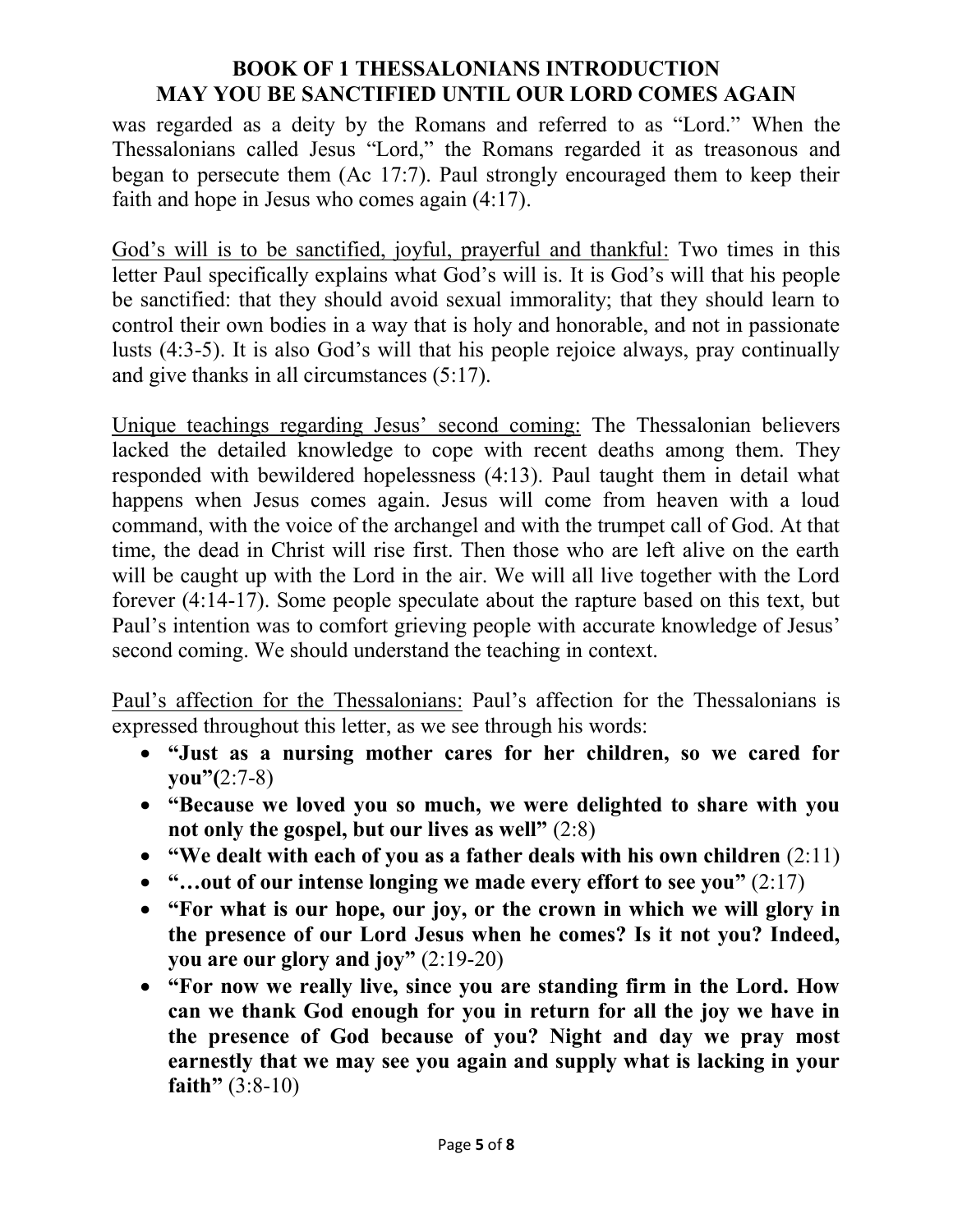The importance of humble coworking: The expression "we," referring to Paul, Silas and Timothy appears more than 50 times in this short letter (1:2,3,4,5,7; 2:2[2],3[2], 4[2], 5[2], 6[2], 7, 8[3], 9[2], 10, 11, 13, 17[2], 18, 19; 3:1[2], 2, 3, 4[3], 6, 7, 8, 9[2], 10 [2]; 4:1[2], 2, 6, 9, 10, 11, 13; 5:1, 12, 14). Paul worked with his coworkers as a team; he loved and deeply respected them as fellow servants of God, as one with him. He wrote this letter as a representative. In truth, Paul, Silas and Timothy shared life and ministry together with the same mindset. They practiced the humility of Christ and humbly co-worked together for the kingdom of God. This is one of the secrets of success of their ministry.

### **Purpose of Our Study**

Through the study of 1 Thessalonians we want to:

- Have the hope of Jesus' second coming in our hearts and live a holy life.
- Help postmodern young people turn from idols to serve the living God, overcoming the relativism and immorality of our times.
- Learn how the gospel shapes the church, and how the church spreads and models the gospel.
- Learn Paul's motherly and fatherly heart toward young believers.
- Rejoice always, pray continually and give thanks in all circumstances.

# **Outline**

- I. Greetings and thanksgiving (1:1-10)
	- 1. Greetings (1)
	- 2. Thanksgiving for the Thessalonians' faith, love and hope (2-3)
	- 3. Conviction that God chose them and reasons for thanksgiving (4-10)
- II. Paul's defense of his Thessalonian ministry (2:1-16)
	- 1. He preached the gospel with the help of God amidst opposition (1-2)
	- 2. He preached with a pure motive before God (3-6a)
	- 3. He used authority like a nursing mother, spiritual father (6b-12)
	- 4. How they received the gospel and overcame opposition (13-16)
- III. Paul's longing and concern for the Thessalonians (2:17-3:13)
	- 1. They are his glory and joy (2:17-20)
	- 2. Paul's concern for them and reason for sending Timothy (3:1-5)
	- 3. Paul was encouraged by hearing they were standing firm in faith (3:6-9)
	- 4. Paul's prayer for them (3:10-13)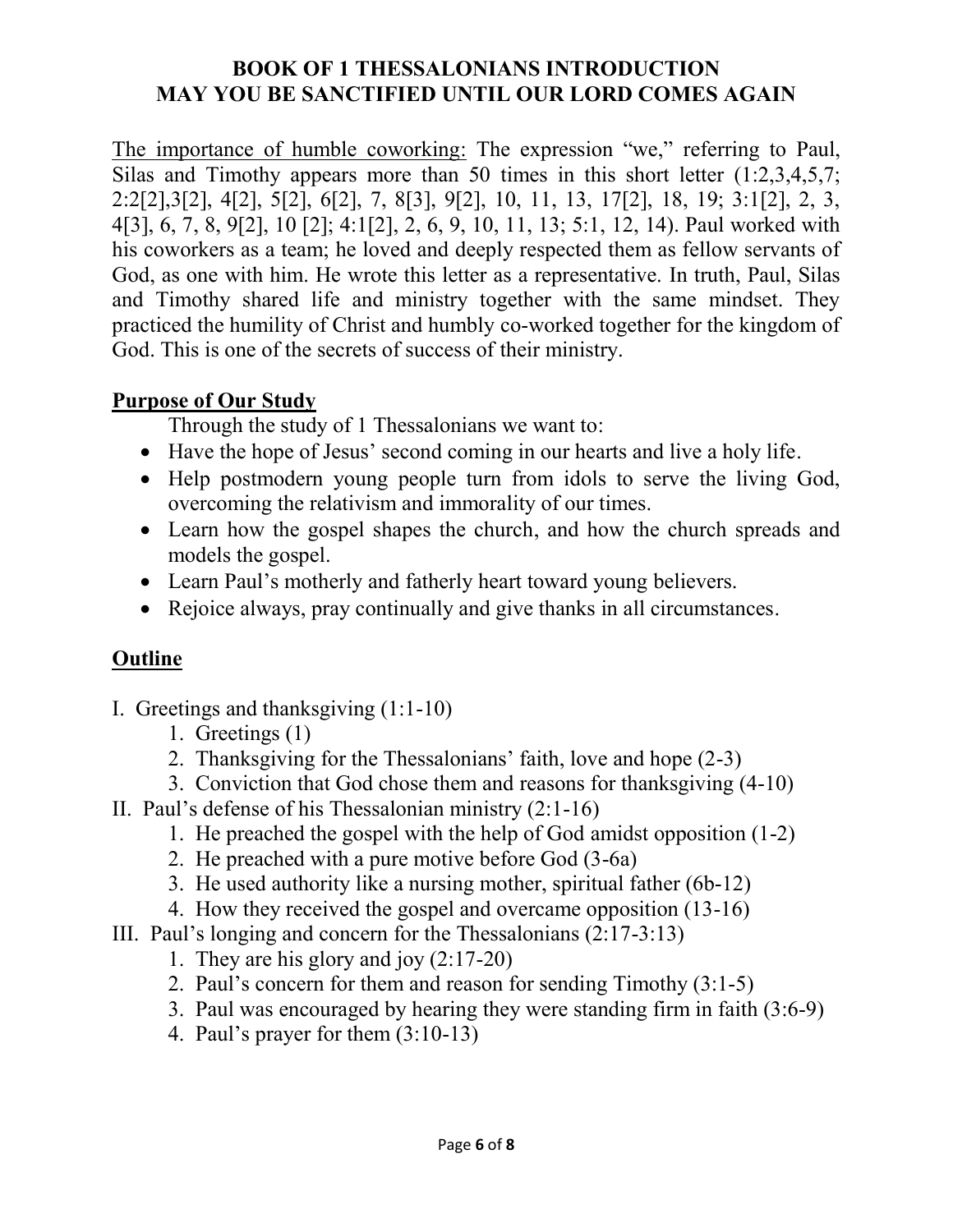IV. How to live to please God (4:1-12)

- 1. God's will is to be sanctified (1-8)
- 2. Love each other more and more (9-10)
- 3. Work with your hands and win the respect of outsiders (11-12)
- V. The Day of the Lord (4:13-5:11)
	- 1. What happens to believers who died in Christ (4:13-18)
	- 2. The Day of the Lord will come and no one will escape (5:1-11)
- VI. Final exhortations, prayer and greetings (5:12-28)
	- 1. Acknowledge those who work hard (12-13a)
	- 2. Live in peace with each other (13b-15)
	- 3. Rejoice always, pray continually, give thanks in all circumstances (16-

18)

- 4. Do not quench the Spirit; do not treat prophecies with contempt (19-20)
- 5. Hold on to what is good, reject every kind of evil (21-22)
- 6. Paul prays for their sanctification (23-24)
- 7. Final greetings (25-28)

# PAUL'S MISSION JOURNEYS IN MACEDONIA



Map 1: Paul's journey from Philippi to Thessalonica